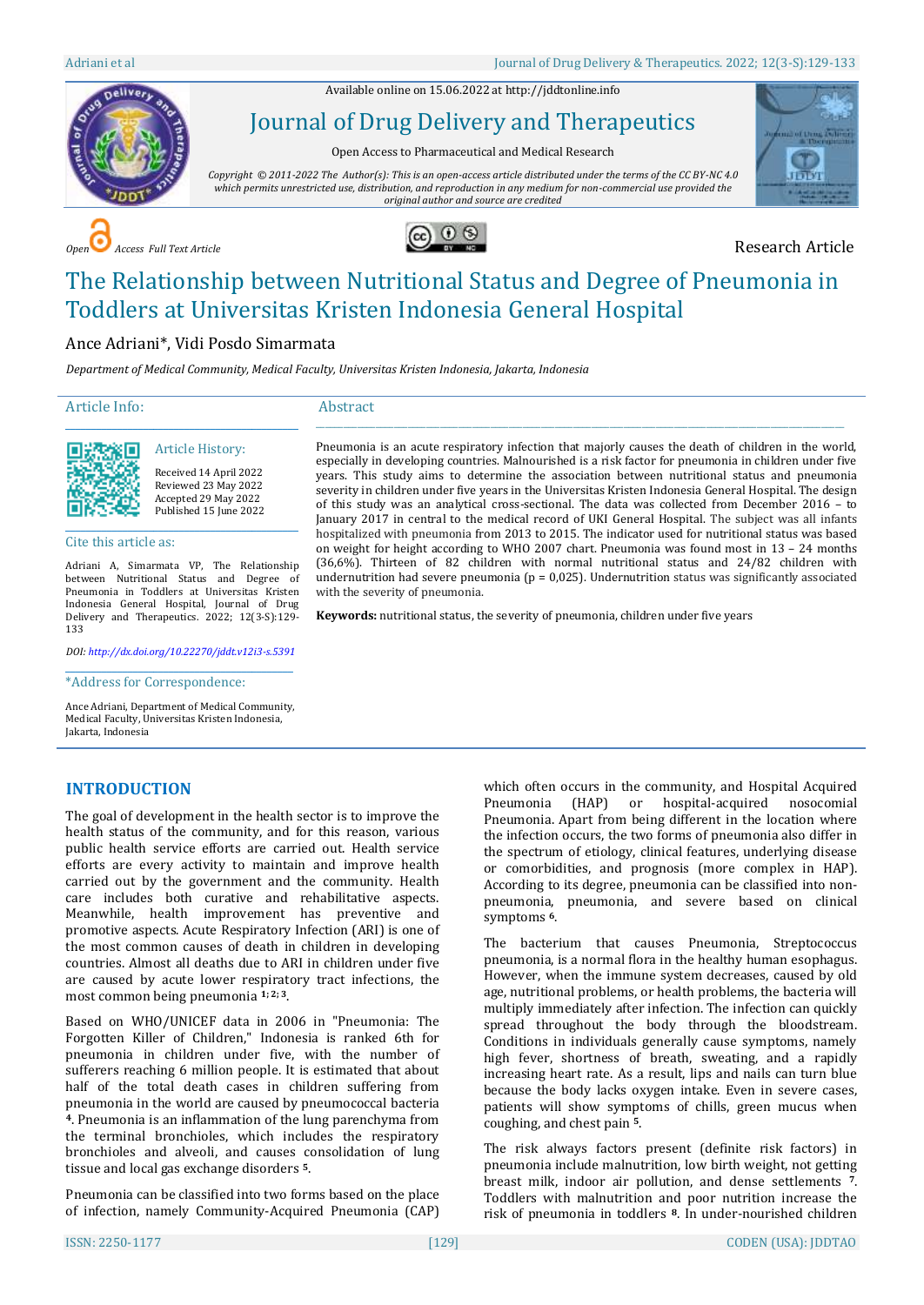under five, the body's defense system decreases so that they are susceptible to infection **9**. Malnutrition and malnutrition are the statuses of a person's condition who lacks nutrition or whose nutrition is below average, and malnutrition lacks nutritional materials such as protein, carbohydrates, fats, and vitamins needed by the body [**0**.

Malnutrition usually occurs in children under 5 (five) years or toddlers. Malnutrition is the most severe form of the process of chronic malnutrition. Toddlers aged 12-59 months are an age group that is prone to health and nutrition problems. At this age, their needs increase, while they cannot ask for and find food on their own and often at this age are no longer cared for, and the management is left to others so that the risk of malnutrition will be even greater. Children who are malnourished will experience a decrease in body resistance so that children are susceptible to infectious diseases **11**.

Based on the background description, pneumonia is one of the public health problems and is one of the leading causes of death. Therefore, the researcher will conduct a study to see whether there is a relationship between nutritional status and the degree of pneumonia in children under five at Universitas Kristen Indonesia (UKI) General Hospital from 2013 to 2015. The purpose of the study was to see the profile of pneumonia in children under five who were treated at the UKI General Hospital from 2013 to 2015.

# **LITERATURE REVIEW**

Acute lower respiratory tract infections (ISNBA) cause high morbidity and mortality in children. Pneumonia is an inflammation of the lung parenchyma, distal to the terminal bronchioles, including the respiratory bronchioles and alveoli, and causes consolidation of lung tissue and local gas exchange disturbances **12**. Pneumonia based on transmission is classified as community-acquired pneumonia (information from the community) and nosocomial infection (Pneumonia that occurs in patients admitted to hospital/hospital-acquired pneumonia and thus exposed to various groups of causative agents in addition to medical conditions or medical interventions that can cause pneumonia). Predispose to specific infection pathways). An additional subtype of pneumonia is aspiration pneumonia, in which oral flora (including anaerobic bacteria) is aspirated into the lungs, and this condition often results from loss of consciousness, neuromuscular disease, and/or seizures **13**. The are some pneumonia classifications based on clinical and epidemiological, and they are community pneumonia, nosocomial pneumonia, aspiration pneumonia, and pneumonia in immunocompromised patients.

Based on the pattern of management of patients with ARI in children under five, the classification of pneumonia is divided into groups aged less than two months and ages two months to 5 years, as follows: severe pneumonia and non-pneumonia (aged less than two months), and severe Pneumonia, Pneumonia, and Pneumonia. not pneumonia (aged two months to 5 years. Clinical classification of children aged two months to 5 years who have symptoms of cough or difficulty breathing **3; 14**.

Pneumonia can be caused by bacteria, viruses, microplasma (intermediate forms of bacteria and viruses), and protozoa **<sup>5</sup>**. Many risk factors can cause pneumonia in toddlers, including risk factors that occur in toddlers and environmental factors. The airways that deliver air to the lungs are the nose, pharynx, larynx, trachea, bronchi, and bronchioles. A ciliated mucous membrane lines the respiratory tract from the nose to the bronchioles. When air enters the nasal cavity, it is filtered, warmed, and humidified. Under normal circumstances, the lower respiratory tract from the pharynx to the alveoli is always sterile. There are several lung defense mechanisms:

#### Adriani et al Journal of Drug Delivery & Therapeutics. 2022; 12(3-S):129-133

filtration of particles in the nose, prevention of aspiration by the epiglottic reflex, cough reflex, purification system by the mucociliary layer, and immune response. If this lung defense mechanism is disturbed, foreign particles or organisms can enter or infect the upper to lower respiratory tract, and pneumonia is more likely **15**.

There are different routes that infectious agents take to get to the lungs and cause pneumonia. This contagious agent most often enters the lungs by inhalation. The most common cause of respiratory tract infections is a virus. Primary viral infection causes the mucosa to swell and produce much mucus so that bacteria can overgrow in the mucosa. Pneumonia usually begins in the right lower lobe, right middle, or lower left, because the gravitational force of these areas is most likely to carry aspirated upper airway secretions during sleep. The cough reflex, a clinical symptom of pneumonia, is stimulated by materials that pass through the barriers, namely the glottis and larynx, which protect the lower respiratory tract **16**.

Certain bacteria can show certain pathological features compared to other bacteria. Streptococcus pneumoniae infection usually manifests as patches of consolidation evenly throughout the lung fields (bronchopneumonia), and in adolescents, it can be in the form of consolidation in one lobe (lobar pneumonia). Pneumatoceles or small abscesses are often caused by Staphylococcus aureus in neonates because Staphylococcus aureus produces a variety of toxins and enzymes such as hemolysin leukocidin, staphylokinase, and coagulase. These toxins and enzymes cause hemorrhagic necrosis and cavitation. Coagulase interacts with plasma factors and produces an active ingredient that converts fibrinogen to fibrin, resulting in a fibrinopurulent exudate. There is a correlation between coagulase production and bacterial virulence. Staphylococci that do not produce coagulase rarely cause severe disease. Pneumatoceles may persist for months but usually do not require further therapy **6**.

Nutritional status is a measure of the condition of a person's body which can be seen from the food consumed and the use of nutrients in the body. Nutritional status is divided into undernutrition status, regular nutrition, and overnutrition **9**. Normal dietary status is a measure of nutritional status in which there is a balance between the amount of energy that enters the body and the energy released from outside the body according to individual needs. The point that enters the body can come from carbohydrates, proteins, fats, and other nutrients. Normal nutritional status is a condition that is highly desired by everyone **17**. Undernutrition is a person's healthy state where the amount of energy that enters is less than the energy expended. It can happen because the amount of energy that enters is less than the recommended individual needs.

Overnutrition is a person's nutritional state in which the amount of energy that enters the body is greater than the amount of energy expended. It happens because the amount of energy that enters exceeds the recommended energy adequacy for a person; eventually, excess nutrients are stored in the form of fat that can cause a person to become fat **18**. Malnutrition is a condition that occurs due to not fulfilling food intake. Malnutrition can occur because a person experiences a deficiency of one or more nutrients in the body **<sup>9</sup>**. The consequences of malnutrition include decreased immunity (susceptibility to infectious diseases), disturbances in growth and development, lack of energy which can reduce labor productivity, and difficulty in receiving education and knowledge about nutrition **19**. Malnutrition is one of the nutritional problems faced by developing countries. It can happen due to low levels of education, lack of nutrition knowledge, and behavior that is not yet aware of nutritional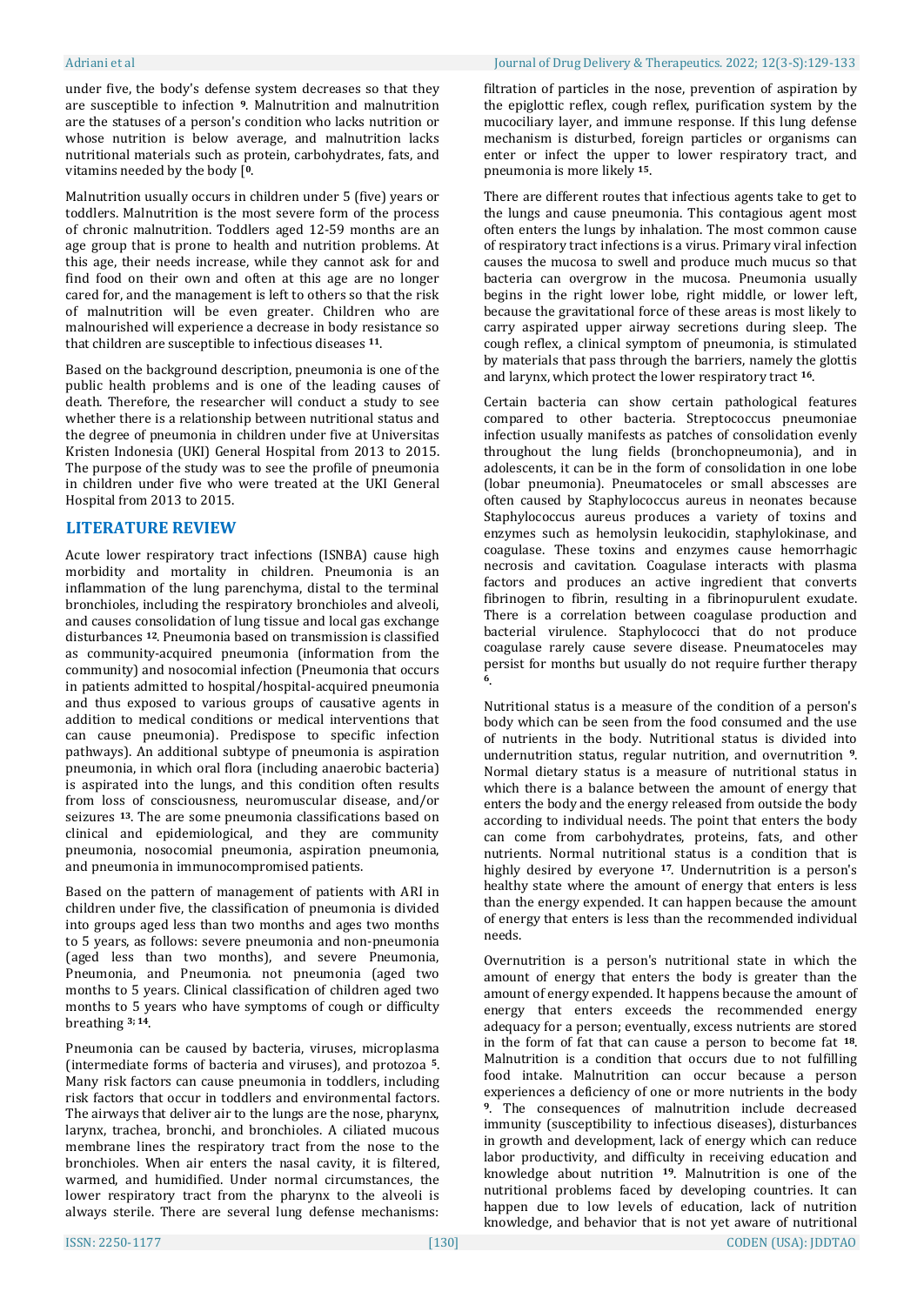status. Examples of malnutrition problems include PED (Protein Energy Deficiency), IDD (Iodine Deficiency Disorders), and Iron Nutrient Anemia (INA) **20; 21; 22**. Factors related to nutritional status are age, eating frequency, energy intake, protein intake, carbohydrate intake, fat intake, education level, income, and knowledge **23; 24; 25; 26**.

There are several ways to assess the nutritional status of community groups. One of them is by measuring the human body, known as anthropometry. In evaluating the nutritional status, anthropometry is presented in the form of an index associated with other variables. The variables are as follows: age, weight, and height.

# **RESEARCH METHOD**

This research is an analytical study with a cross-sectional method to see the relationship between nutritional status and the degree of pneumonia in children under five at the UKI General Hospital from 2013 to 2015. Medical record sampling was carried out in the medical records section of the UKI General Hospital. From December 2016 to January 2017. This study used research subjects in the form of secondary data obtained from the medical records of all under-five patients with pneumonia hospitalized at the UKI General Hospital from 2013 to 2015. With the following criteria: a) Pneumonia patients under five who were treated at the UKI General Hospital from 2013 to 2015; b) Pneumonia patients with incomplete status; and c) Pneumonia patients with a history of

# **RESULT AND DISCUSSION**

heart defects or other congenital diseases.

This research was conducted in 2016 in the Medical Record at the UKI General Hospital. From the medical record search results, it was found that the number of under-five patients with pneumonia was 130 patients for the period 2013 - 2015, but those who met the research inclusion criteria were as many as 82 patients. Patient characteristics can be seen in table 1.

# **Table 1: Patient Characteristics**

| Characteristics       | <b>Number</b> | $\%$ |
|-----------------------|---------------|------|
| Gender                |               |      |
| Male                  | 38            | 46.3 |
| Female                | 44            | 53.7 |
| Age Group             |               |      |
| $0 - 12$ Months       | 28            | 34.1 |
| 13 - 24 Months        | 30            | 36.6 |
| $25 - 36$ Months      | 13            | 15.9 |
| 37 - 48 Months        | 5             | 6.1  |
| $49 - 60$ Months      | 6             | 7.3  |
| Nutritional status    |               |      |
| <b>Good Nutrition</b> | 40            | 48.8 |
| Malnutrition          | 42            | 51.2 |
| Pneumonia Degree      |               |      |
| Pneumonia             | 45            | 54.9 |
| Severe Pneumonia      | 37            | 45.1 |

Based on the table above, out of 82 toddlers, 38 toddlers (46.3%) are male, and 44 toddlers (53.7%) are female. The age group in this study was divided into five age groups. Of the 82 toddlers, 28 toddlers (34.1%) were in the 0-12-month age group, 30 toddlers (36.6%) were in the 13-24-month age group, as many as 13 toddlers (15.9%) were in the age group of 25-36 months, as many as five toddlers (6.1%) were in the age group of 37-48 months, and as many as six toddlers (7.3%) were in the age group 49-60 months. Nutritional status in this study was divided into two groups, namely good nutrition and poor nutrition. In this study, as many as 40 toddlers (48.8%) had good nutritional status, and 42 toddlers (51.2%) had poor dietary quality. Based on the degree of pneumonia, 45 children under five (54.9%) had pneumonia, and 37 children (45.1%) had severe pneumonia.

### **Table 2: Results of Cross Tabulation between Nutritional Status and Degree of Pneumonia in Toddlers with Pneumonia at UKI General Hospital**

|                       |      | Derajat Pneumonia |                  |              | P     |
|-----------------------|------|-------------------|------------------|--------------|-------|
|                       |      | Pneumonia         | Severe Pneumonia | Total        |       |
| Nutritional<br>status | Good | 27 (32.2%)        | 13(15.9%)        | $40(48.8\%)$ |       |
|                       | Poor | 18(22%)           | 24(29.3%)        | 42(51.2%)    | 0,025 |
| Total                 |      | 45(54.9%)         | 37(45.1%)        | 82(100%)     |       |

Based on the table above, from 82 toddlers, 27 toddlers (32.9%) had good nutrition and had pneumonia, 13 toddlers (15.9%) had good food and experienced Severe Pneumonia, and 18 toddlers (22.0%) had poor nutrition. They had pneumonia, and as many as 24 children under five (29.3%) had poor nutrition and experienced Severe Pneumonia.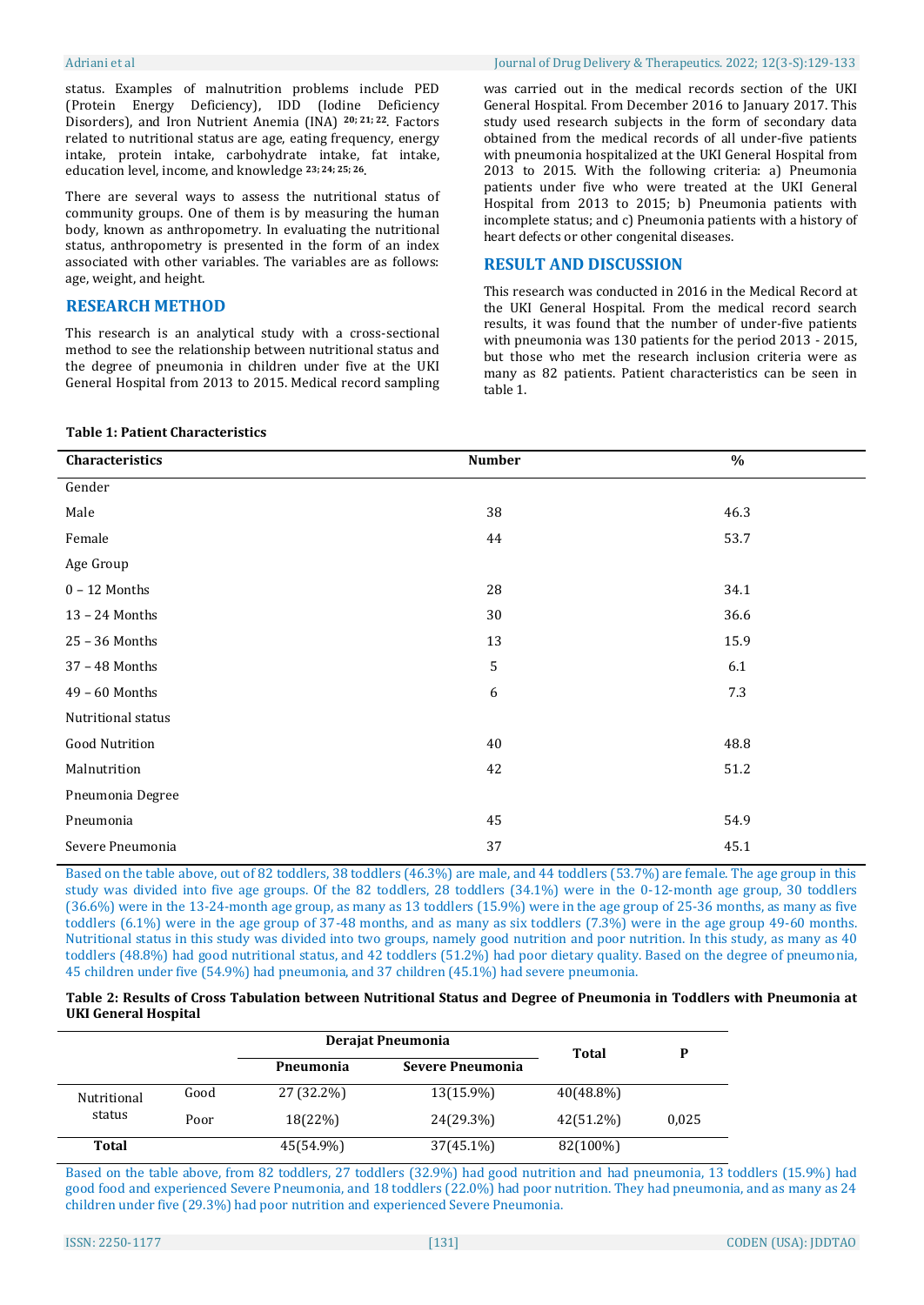There were 44 female pneumonia sufferers, while 38 male patients had pneumonia. Immune status is not influenced by gender but by genetics, age, metabolic, environmental and nutritional, anatomical, physiological, and microbiological factors. In line with the research of Domili et al., stated that there was no relationship between gender and the incidence of pneumonia in children under five **27**. Most of the pneumonia sufferers in toddlers are in the age group of 13-24 months, and this is in line with research results which found that the most pneumonia sufferers were at the age of 12 to 35 months **28**. Another study stated that the highest age for children with pneumonia was under two years or 24 months **29**. Age is one of the risks associated with the incidence of pneumonia. Developing pneumonia is more significant in children under two years of age **16**. The smaller the period, the more susceptible to infection because the immune system in children aged one to five years is still immature. Susceptibility to infection in infants is also lower than in older children.

This study found that 40 toddlers (48.8%) had good nutrition and 42 toddlers (51.2%) had poor nutrition. Of the 82 children under five, 45 children (54.9%) had pneumonia, and 37 children (45.1%) had Severe Pneumonia. Nutritional status is a measure of the condition of a person's body which can be seen from the food consumed and the use of nutrients in the body. Nutritional status is divided into lower nutritional status, normal nutrition, and overnutrition **13**. A good dietary status will increase the body's strong resistance so that the body will not be susceptible to various types of diseases, especially infectious diseases. Children with good nutritional status will also be good at fighting the dangers of infection.

In contrast to a lack of or poor nutritional status, they will have a low immune state so they will be susceptible to infectious diseases, especially pneumonia. Lack of nutritional status will also cause the condition of the immune system to decrease so that various diseases can arise quickly. The body's resistance will fall if the healthy health condition decreases. A reciprocal relationship between poor or poor nutritional status and infectious diseases is a cause-effect relationship.

Based on table 2, it was found that 40 toddlers who had good nutrition were 27 toddlers experiencing pneumonia and 13 toddlers experiencing Severe Pneumonia. Of 42 toddlers who have poor nutrition, as many as 18 toddlers are experiencing pneumonia, and 24 toddlers are experiencing Severe Pneumonia. Nutritional status is a significant factor in the onset of pneumonia. Dietary supplies strongly influence immunological ability in the body, so a state of nutritional deficiency will increase susceptibility and severity of infection **<sup>7</sup>**. There is a relationship between nutritional status and the incidence of pneumonia in children under five **<sup>27</sup>**. From the results of this study, toddlers with low dietary status/are more or less at risk of developing pneumonia compared to toddlers with average or good nutritional status. The importance of providing nutrition is necessary for the development and growth of cells so that the body can defend itself from pneumonia.

Poor nutrition will make toddlers more susceptible to infections, such as pneumonia. The results of this study also follow the theory that states that the nutritional status of toddlers affects the body's resistance to bacterial and viral infections that can cause pneumonia. Toddlers who experience poor dietary rates (less and inadequate) experience ARI. It follows the theory that there is a very close relationship between infectious diseases (bacteria, viruses, parasites) and poor and poor nutrition. Nutritional status accelerates malnutrition, thereby accelerating the occurrence of ARI **30**. More children with pneumonia in 2008 – 2012 than Severe Pneumonia. Severe pneumonia in toddlers is characterized by

epigastric, intercostal, and suprasternal retractions and in toddlers with poor nutrition.

Poor nutritional status can cause immune system disorders. The cells contained in the immune system are found in specific tissues and organs, namely lymphoid tissue as immune tissue. The thymus is one of the primary lymphoid organs. T cells, produced by the thymus in toddlers, play a significant role in the body's defense mechanism against foreign objects. The thymus organ is susceptible to malnutrition because a lack of protein can cause thymus atrophy, and almost all of the body's defense mechanisms deteriorate in a state of malnutrition **31**. Literature research shows a relationship between nutritional status and the degree of pneumonia in children under five. It strengthens the results of this study. Toddlers who are well nourished can get pneumonia because the risk factors for pneumonia are not only nutritional status. Other risk factors for pneumonia in children under five are immunization status, not breastfeeding, the child's age, and environmental factors. Breast milk is an early protector and prevents infectious diseases. Chronic illness, iatrogenic, trauma to anesthesia, aspiration, and inadequate antibiotic treatment contribute to an increased risk of pneumonia.

# **CONCLUSION**

There is a relationship between nutritional status and the degree of pneumonia in children under five at the UKI General Hospital. The highest incidence of pneumonia in under-five girls was 44 patients (53.7%), and in the age group 13-24 months, as many as 30 patients (36.6%). The nutritional status of under-five patients with Pneumonia at UKI General Hospital based on the WHO BB/TB curve, of 82 patients, 42 patients (51%) had poor nutritional status. The degree of pneumonia in under-five patients at UKI General Hospital was obtained as many as 45 patients (54.9%) had pneumonia. Therefore, it is highly expected that health agencies need to hold programmed counseling to the community about nutrition in toddlers and the dangers of pneumonia in toddlers and pay attention to the completeness of medical record data. In addition, for people who have children, especially children under five years old, it is necessary to carry out routine checks to control and improve the health and nutrition of toddlers.

# **REFERENCES**

- [1] Kjærgaard J, Anastasaki M, Stubbe Østergaard M, Isaeva E, Akylbekov A, Nguyen NQ, Reventlow S, Lionis C, Sooronbaev T, Pham LA, Nantanda R. Diagnosis and treatment of acute respiratory illness in children under five in primary care in low-, middle-, and high-income countries: A descriptive FRESH AIR study. PLoS One. 2019 Nov 6; 14(11):e0221389. <https://doi.org/10.1371/journal.pone.0221389>
- [2] Naz R, Gul A, Javed U, Urooj A, Amin S, Fatima Z. Etiology of acute viral respiratory infections common in Pakistan: A review. Reviews in medical virology. 2019 Mar; 29(2):e2024. <https://doi.org/10.1002/rmv.2024>
- [3] Kirby MA, Nagel CL, Rosa G, Zambrano LD, Musafiri S, Ngirabega JD, Thomas EA, Clasen T. Effects of a large-scale distribution of water filters and natural draft rocket-style cookstoves on diarrhea and acute respiratory infection: a cluster-randomized controlled trial in Western Province, Rwanda. PLoS medicine. 2019 Jun 3; 16(6):e1002812[. https://doi.org/10.1371/journal.pmed.1002812](https://doi.org/10.1371/journal.pmed.1002812)
- [4] Wahl B, O'Brien KL, Greenbaum A, Majumder A, Liu L, Chu Y, Lukšić I, Nair H, McAllister DA, Campbell H, Rudan I. Burden of Streptococcus pneumoniae and Haemophilus influenzae type b disease in children in the era of conjugate vaccines: global, regional, and national estimates for 2000-15. The Lancet Global Health. 2018 Jul 1; 6(7):e744-57[. https://doi.org/10.1016/S2214-](https://doi.org/10.1016/S2214-109X(18)30247-X) [109X\(18\)30247-X](https://doi.org/10.1016/S2214-109X(18)30247-X)
- [5] Pelosi P, Tonelli R, Torregiani C, Baratella E, Confalonieri M, Battaglini D, Marchioni A, Confalonieri P, Clini E, Salton F, Ruaro B.